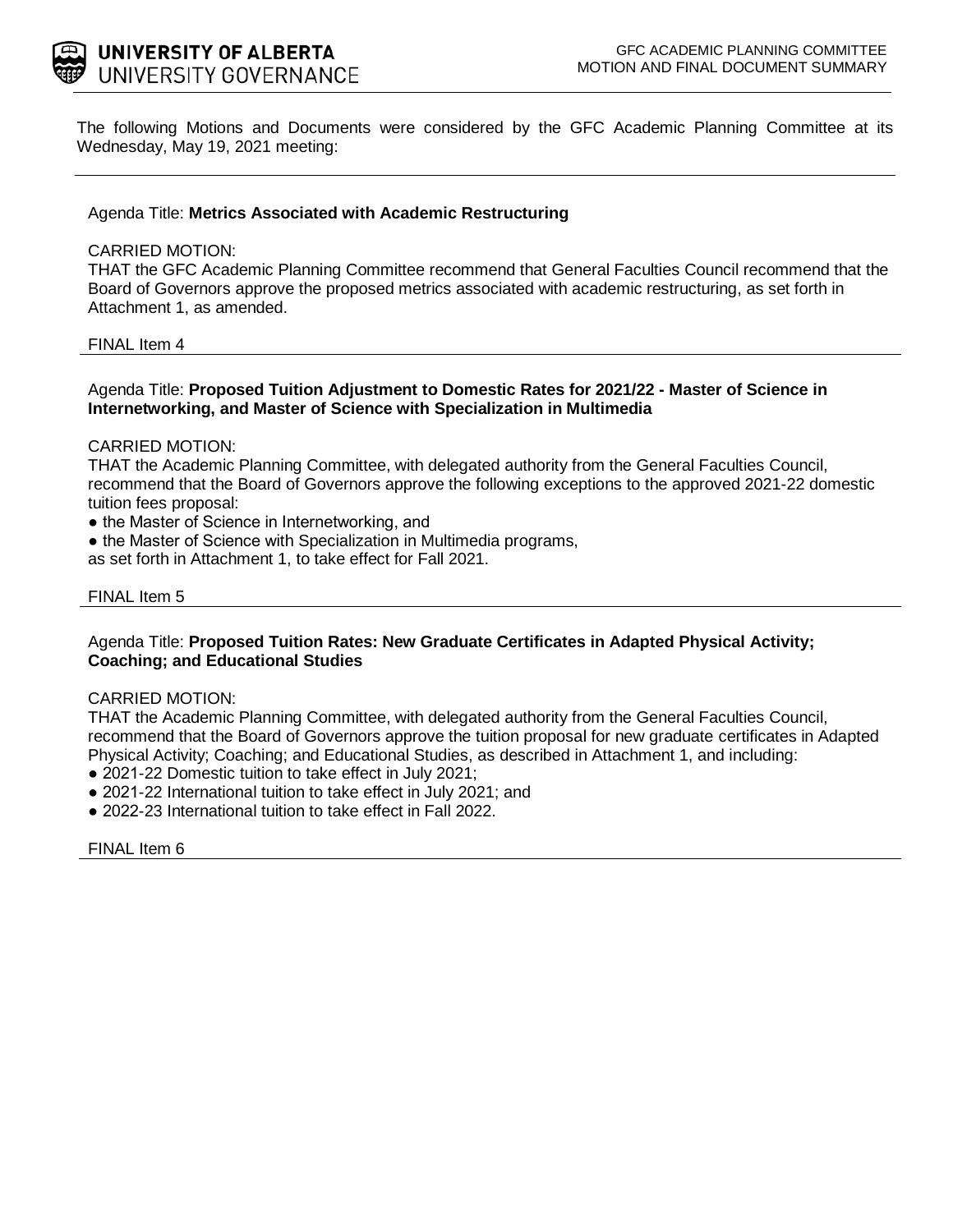

For the meeting of May 19, 2021

FINAL Item No. 4

# **Governance Executive Summary Action Item**

**Agenda Title Metrics associated with academic restructuring**

#### **Motion 1**

THAT the GFC Academic Planning Committee recommend that General Faculties Council recommend that the Board of Governors approve the proposed metrics associated with academic restructuring, as set forth in Attachment 1, as amended.

**Item**

| Proposed by | Steve Dew, Provost and Vice-President (Academic) |
|-------------|--------------------------------------------------|
| Presenter   | Steve Dew, Provost and Vice-President (Academic) |

#### **Details**

| Office of Administrative<br>Responsibility                                              | Provost and Vice-President (Academic)                                                                                                                                                                                                                                                                                                                                                                                                                                                                                                                                                                      |
|-----------------------------------------------------------------------------------------|------------------------------------------------------------------------------------------------------------------------------------------------------------------------------------------------------------------------------------------------------------------------------------------------------------------------------------------------------------------------------------------------------------------------------------------------------------------------------------------------------------------------------------------------------------------------------------------------------------|
| The Purpose of the Proposal is<br>(please be specific)                                  | The proposal is before the committee in response to a recommendation<br>included in the report generated from the committee of the whole<br>discussion at the GFC meeting on February 8, 2021.                                                                                                                                                                                                                                                                                                                                                                                                             |
| <b>Executive Summary</b><br>(outline the specific item - and<br>remember your audience) | On December 11, 2020, the Board of Governors passed a motion that<br>approved a leadership model for the new colleges that includes<br>leadership by a Council of Deans, with implementation led by a College<br>Dean chosen from among the members of the Council. The motion<br>noted that the structure would be reviewed in 18 months. Reporting<br>requirements were described as follows:                                                                                                                                                                                                            |
|                                                                                         | With clear metrics, including financial and quality of shared services<br>(including clinical, excellence in interdisciplinary research, and<br>education), to be developed by the Board of Governors, with progress to<br>be reported monthly to GFC, the Board of Governors, and administration<br>over the next 12 months.                                                                                                                                                                                                                                                                              |
|                                                                                         | On February 8, 2021, GFC participated in a committee of the whole<br>discussion on collegial governance. One of the motions passed during<br>that session was: That the Committee of the Whole adopt for inclusion in<br>its report the recommendation that the agenda for the meeting of<br>February 22nd include an item for GFC to determine a process for<br>developing its position on metrics. On February 22, GFC agreed that the<br>Academic Planning Committee was an appropriate venue to develop a<br>on metrics associated with academic restructuring for GFC's<br>position<br>consideration. |
|                                                                                         | In considering GFC's position on metrics, the Academic Planning<br>Committee has focused on the following areas, which are priorities for<br>the Board of Governors:                                                                                                                                                                                                                                                                                                                                                                                                                                       |
|                                                                                         | Cost-Reduction: One of the goals of the new structure is to<br>$\bullet$<br>reduce costs by realizing economies of scale in larger academic<br>units.                                                                                                                                                                                                                                                                                                                                                                                                                                                      |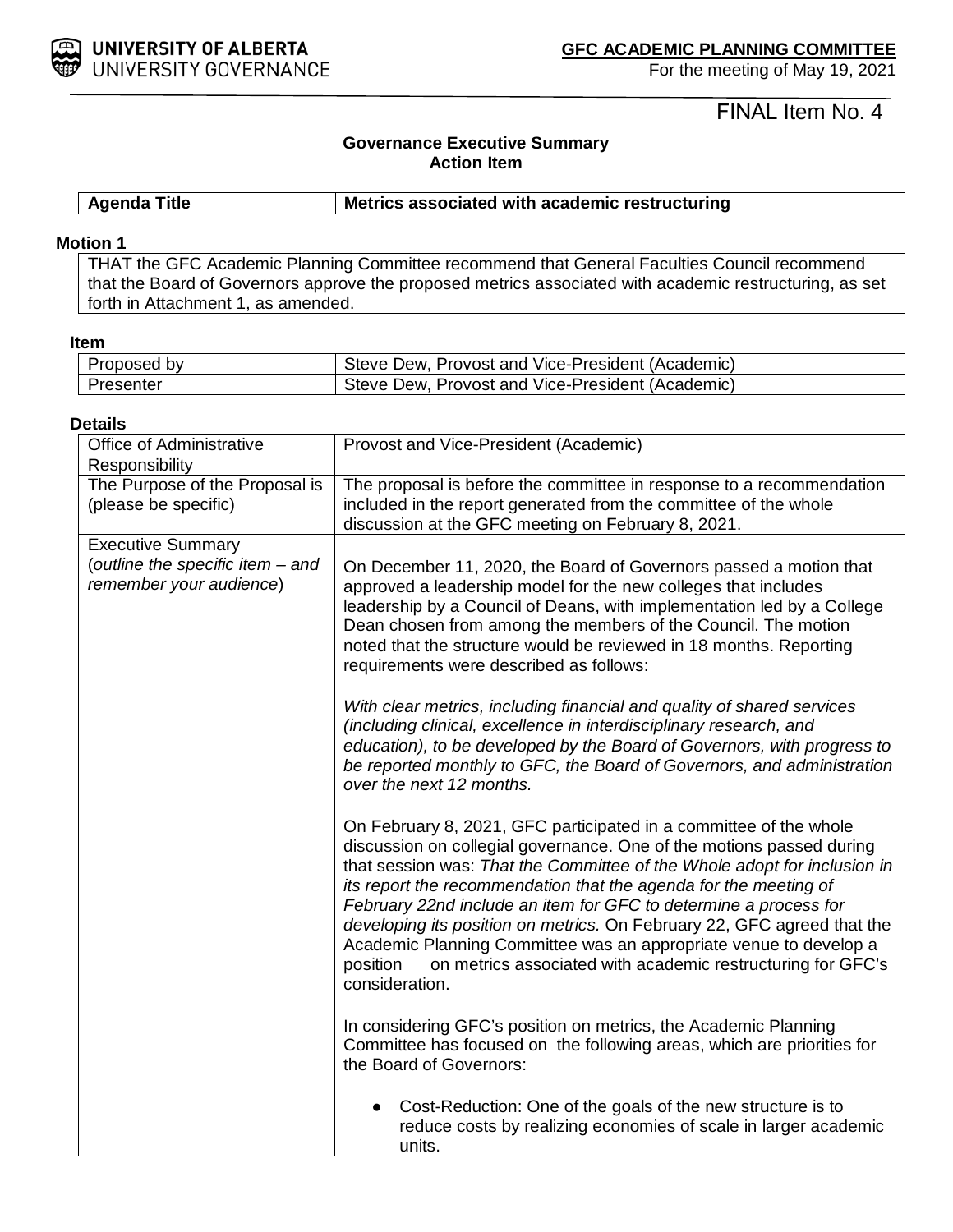

For the meeting of May 19, 2021

Item No. 4

|                         | Quality Assurance: The new model must entrench high quality<br>shared services.<br>Interdisciplinarity: The new model is intended to enhance<br>$\bullet$<br>interdisciplinary program and research opportunities within and<br>across Colleges. |
|-------------------------|--------------------------------------------------------------------------------------------------------------------------------------------------------------------------------------------------------------------------------------------------|
| Supplementary Notes and | <this by="" for="" governance="" is="" only="" outline<="" section="" td="" to="" university="" use=""></this>                                                                                                                                   |
| context                 | governance process.>                                                                                                                                                                                                                             |

# **Engagement and Routing** (Include proposed plan)

| <b>Consultation and Stakeholder</b> | General Faculties Council, Committee of the Whole, Feb 8, 2021          |
|-------------------------------------|-------------------------------------------------------------------------|
| Participation                       | General Faculties Council, February 22, 2021                            |
|                                     | Academic Planning Committee (APC), March 17, 2021                       |
|                                     | APC Working Group on Metrics, March 29, April 9, May 11, 2021           |
|                                     | GFC Executive - April 12, 2021                                          |
|                                     | GFC APC- April 14, 2021                                                 |
|                                     | GFC - April 26, 2021                                                    |
|                                     | BFPC - April 27, 2021 (discussion of financial, service quality metric) |
|                                     | BLRSEC - April 30, 2021 (discussion of interdisciplinarity metric)      |
|                                     | APC - May 5, 2021                                                       |
|                                     | APC - May 19, 2021 (recommendation)                                     |
|                                     | GFC - June 7, 2021 (recommendation)                                     |
|                                     | BFPC, BLRSEC - TBD (recommendation)                                     |
|                                     | Board - June 18, 2021 (approval)                                        |

## **Strategic Alignment**

| Alignment with For the Public |                                                                             |                                |  |
|-------------------------------|-----------------------------------------------------------------------------|--------------------------------|--|
| Good                          |                                                                             |                                |  |
| Alignment with Core Risk Area | Please note below the specific institutional risk(s) this proposal is       |                                |  |
|                               | addressing.                                                                 |                                |  |
|                               | $\Box$ Enrolment Management                                                 | Relationship with Stakeholders |  |
|                               | $\Box$ Faculty and Staff                                                    | $\Box$ Reputation              |  |
|                               | $\Box$ Funding and Resource Management                                      | $\Box$ Research Enterprise     |  |
|                               | $\Box$ IT Services, Software and Hardware                                   | $\Box$ Safety                  |  |
|                               | x Leadership and Change                                                     | $\Box$ Student Success         |  |
|                               | $\Box$ Physical Infrastructure                                              |                                |  |
| Legislative Compliance and    | <b>General Faculties Council Terms of Reference</b>                         |                                |  |
| jurisdiction                  | APC Terms of Reference                                                      |                                |  |
|                               | Section 26(1) of the PLSA states that "Subject to the authority of the      |                                |  |
|                               | board, a general faculties council is responsible for the academic affairs  |                                |  |
|                               | of the university and, without restricting the generality of the foregoing, |                                |  |
|                               | has the authority to $()$ :                                                 |                                |  |
|                               | (o) make recommendations to the board with respect to () matters            |                                |  |
|                               | considered by the general faculties council to be of interest to the        |                                |  |
|                               | university"                                                                 |                                |  |

Attachment 1: Metrics associated with academic restructuring (pages 1-2)

*Prepared by:* Kathleen Brough, Chief of Staff, Office of the Provost and Vice-President (Academic)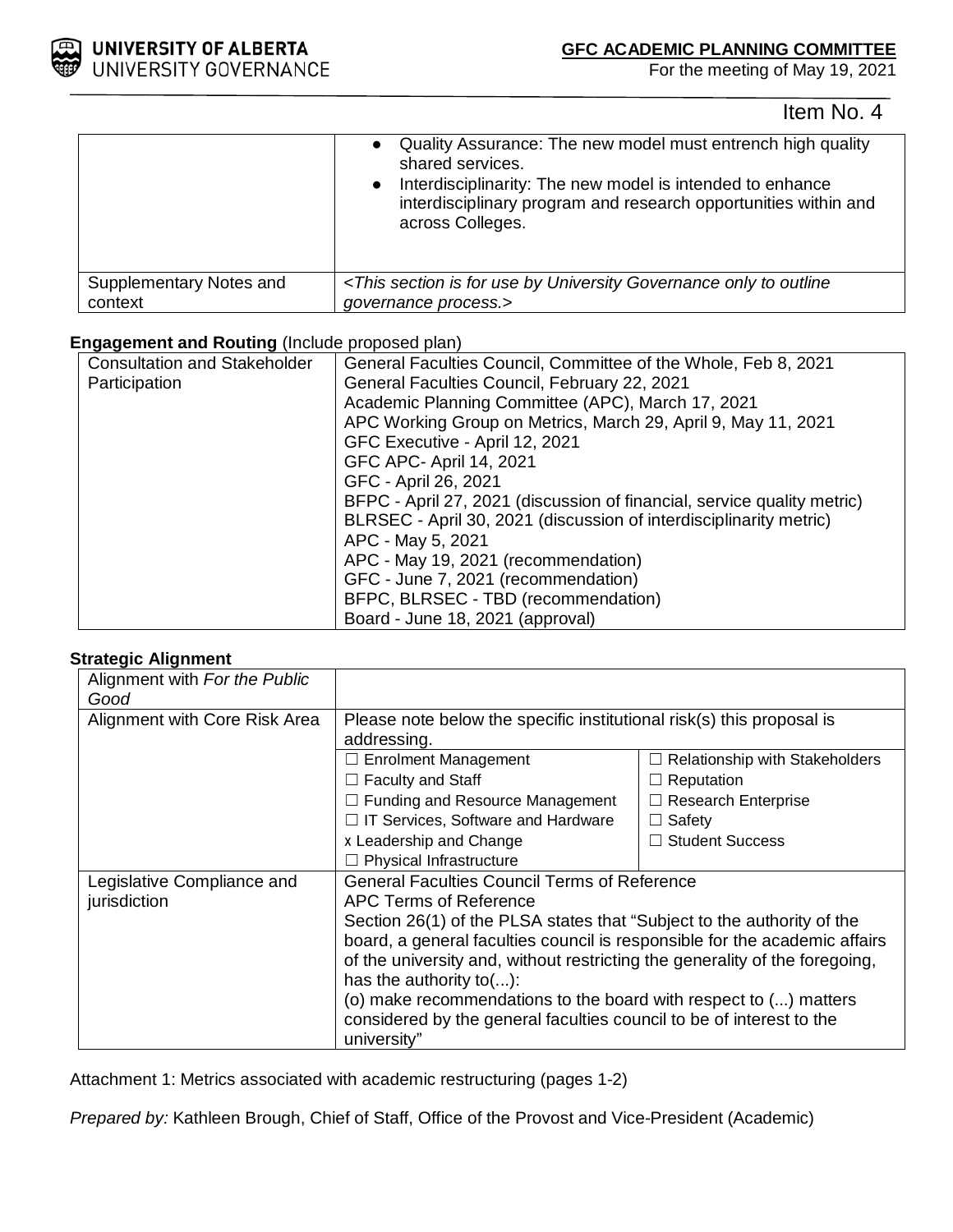# **Development of a GFC position on metrics associated with academic restructuring** Draft for Discussion

# **Background:**

On December 11, 2020, the Board of Governors passed three motions that created the new College structure and its leadership model for the University. Reporting requirements were described as follows:

*With clear metrics, including financial and quality of shared services (including clinical,*  excellence in interdisciplinary research, and education), to be developed by the Board of *Governors, with progress to be reported monthly to GFC, the Board of Governors, and administration over the next 12 months.*

The intent of this part of the motion is to provide a mechanism to monitor the effectiveness and progress of the college model through the first year of implementation. However, a major complication is that academic restructuring and SET are tightly integrated and complementary. Both are strategies (economies of scale vs workflow/workforce optimization) to mitigate the organizational impacts that result from the budget cuts so that the academic mission is sustained even as the number of people available to support it is significantly reduced. That they produce overlapping outcomes makes it virtually impossible on a month-by-month basis to separate the financial and service quality impacts resulting from the two strategies. For that reason, the financial and service metrics below are looking at outcomes that result from both elements of UAT.

1) Financial

The purpose of this metric is to track progress towards achieving the UAT goal for cost reduction.

Proposed metric: The annualized cost related to administrative staff and academic leader salaries and benefits (on an FTE basis) will be tracked separately with their sum intended to meet a reduction target of \$27M over the fiscal year ending March 31, 2022. These reductions are inclusive of Deans, College Deans, Vice Deans, Associate Deans, Chairs, Associate Chairs and all salaried administrative staff, excluding student employees.

2) Quality of Shared Services

The purpose of this measure is to provide reassurance that acceptable quality of service is being maintained despite the reduction in expenditure to provide those services.

Proposed Approach: Through a monthly survey of key stakeholders, shared service quality will be monitored at a high level through standardized questions using a 5 point Likert scale, recognizing that different services are being restructured at different times. This will be administered by the SET office to faculty, staff and students as part of its monthly pulse surveying.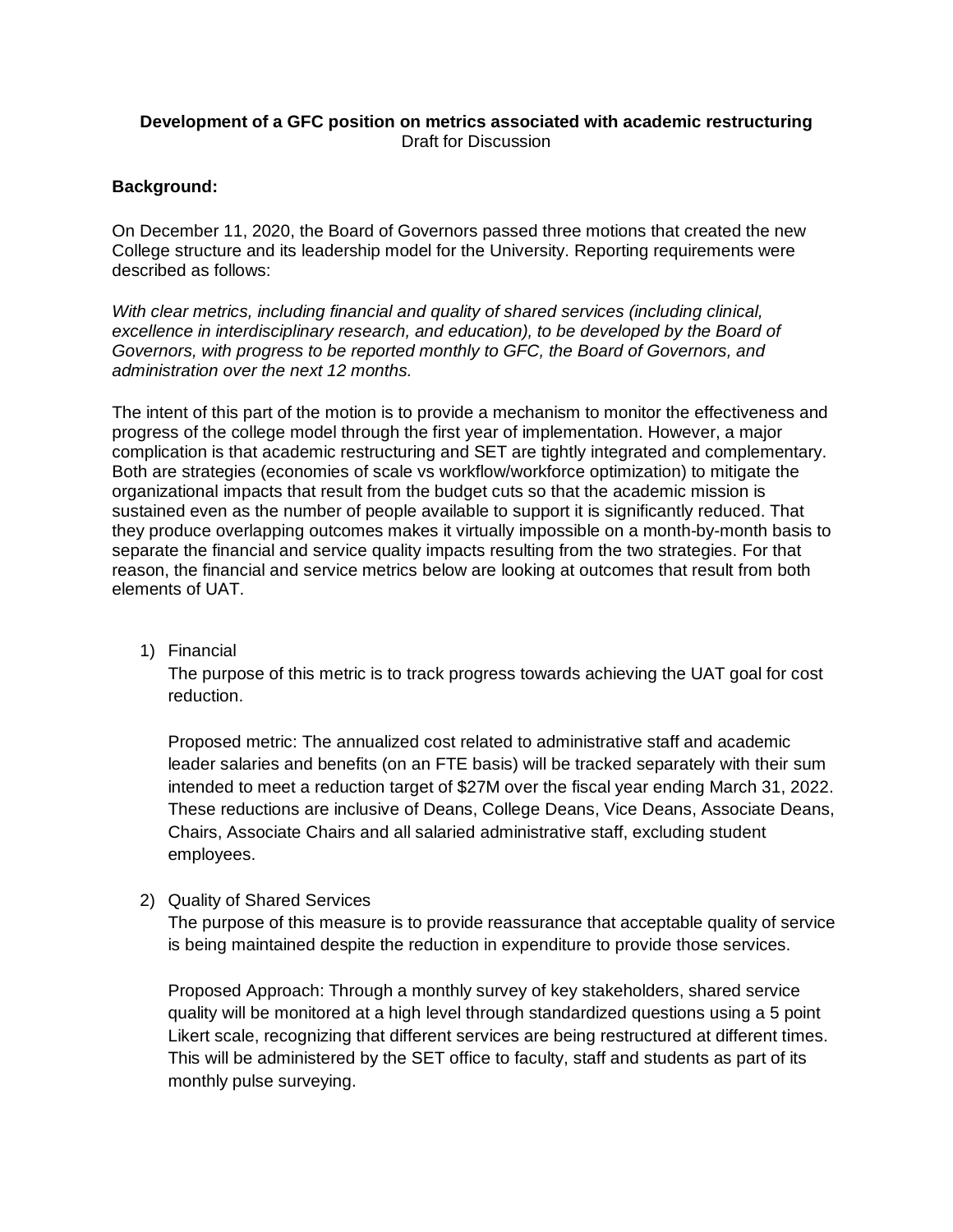Key stakeholders that will be surveyed include key client leaders such as College and Faculty General Managers and Academic Department Managers. For student-facing services, student leaders and a representative sample of users would be polled. For faculty-facing service, faculty leaders and a representative sample of users would be polled. These individuals will be asked to reflect on their personal experience with the services. Respondents will be asked about various aspects of the service including timeliness, whether their particular needs were met and overall satisfaction.

(Note that experience at other institutions indicates that service quality indicators generally initially fall before eventually recovering when restructuring occurs as both providers and users struggle to adjust to new processes. For that reason, a target is not proposed.)

## 3) Interdisciplinarity

The purpose of this measure is to validate that the college structure is successful at supporting interdisciplinary academic activities.

Proposed Approach: Interdisciplinary scholarship and learning occurs in diverse contexts across the university, making it difficult to quantify in a manner that reflects the different approaches to scholarly work across the academy. We propose that this is an area that is more appropriately assessed through qualitative means and narrative and is perhaps better assessed at the 18 month review rather than on a month by month basis.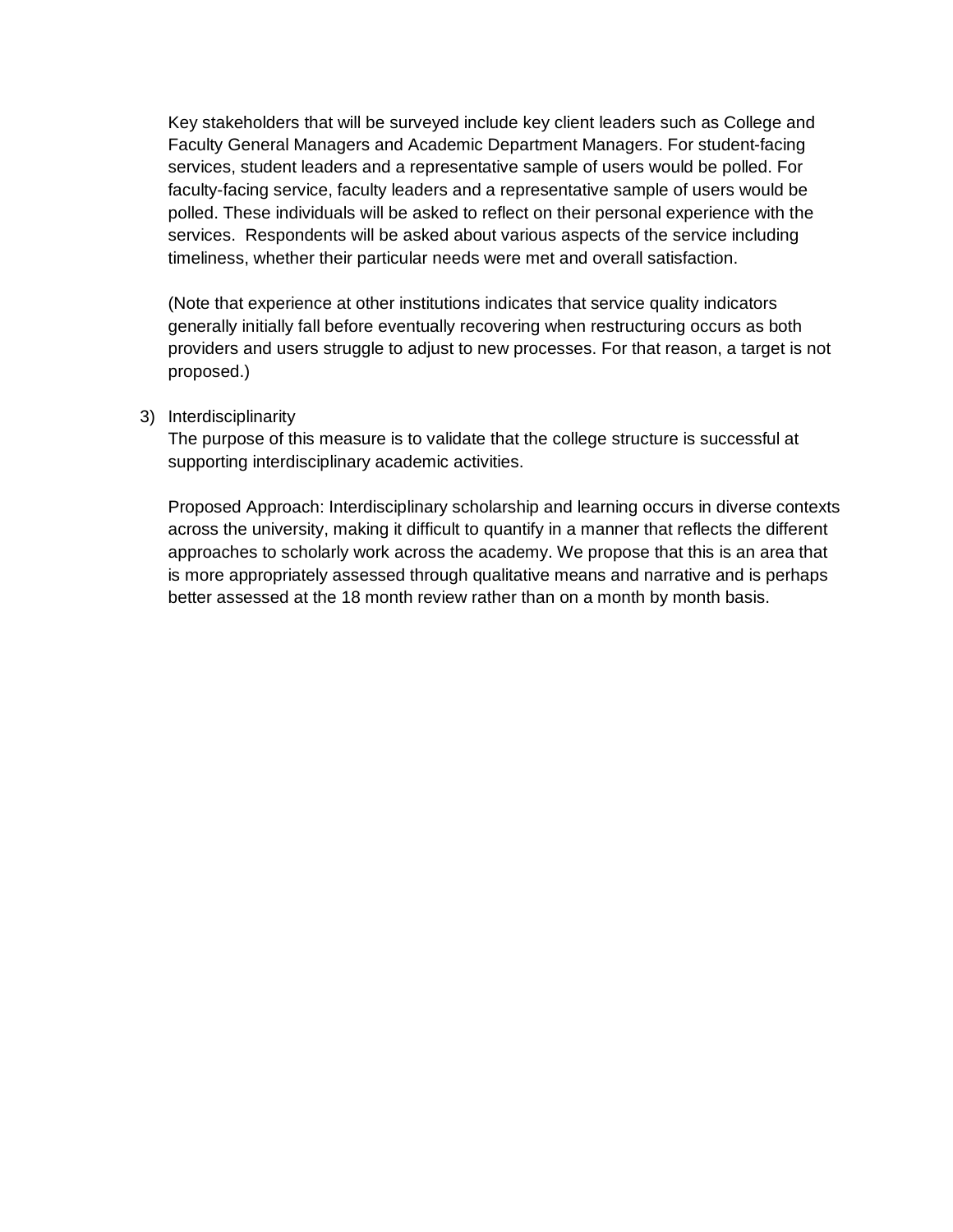

FINAL Item No. 5

# **Governance Executive Summary Action Item**

| <b>Agenda Title</b> | <b>Proposed Exceptions to Domestic Tuition Rates for 2021/22 -</b> |
|---------------------|--------------------------------------------------------------------|
|                     | Master of Science in Internetworking, and Master of Science with   |
|                     | Specialization in Multimedia                                       |

## **Motion**

THAT the Academic Planning Committee, with delegated authority from the General Faculties Council, recommend that the Board of Governors approve the following exceptions to the approved 2021-22 domestic tuition fees proposal:

- the Master of Science in Internetworking, and
- the Master of Science with Specialization in Multimedia programs,

as set forth in Attachment 1, to take effect for Fall 2021.

### **Item**

| <b>Action Requested</b> | $\Box$ Approval $\boxtimes$ Recommendation                                                                                |  |
|-------------------------|---------------------------------------------------------------------------------------------------------------------------|--|
| Proposed by             | Provost and Vice-President (Academic) and<br>Vice-President (University Services and Finance)                             |  |
| Presenter(s)            | Steven Dew, Provost and Vice-President (Academic) and<br>Todd Gilchrist, Vice-President (University Services and Finance) |  |

## **Details**

| Responsibility                                              | Provost and Vice-President (Academic) and<br>Vice-President (University Services and Finance)                                                                                                                                                                                                                                                                                                                                                                                                    |  |
|-------------------------------------------------------------|--------------------------------------------------------------------------------------------------------------------------------------------------------------------------------------------------------------------------------------------------------------------------------------------------------------------------------------------------------------------------------------------------------------------------------------------------------------------------------------------------|--|
| The Purpose of the Proposal is                              | To propose reversing the 7% increase for domestic tuition that was                                                                                                                                                                                                                                                                                                                                                                                                                               |  |
| (please be specific)                                        | approved for Fall 2021 for these two programs.                                                                                                                                                                                                                                                                                                                                                                                                                                                   |  |
| <b>Executive Summary</b>                                    |                                                                                                                                                                                                                                                                                                                                                                                                                                                                                                  |  |
| (outline the specific item - and<br>remember your audience) | On March 12, 2021, the Board approved a domestic tuition increase of<br>7% for course based graduate programs, including these two<br>programs, for Fall 2021. Domestic and international tuition for these two<br>programs has traditionally been the same. Reversing the 7% increase<br>for domestic students for the Fall 2021 term will maintain the same<br>rates for domestic and international students. This has been the<br>approved approach for these programs since their inception. |  |
| Supplementary Notes and                                     | <this by="" for="" governance="" is="" only="" outline<="" section="" td="" to="" university="" use=""></this>                                                                                                                                                                                                                                                                                                                                                                                   |  |
| context                                                     | governance process.>                                                                                                                                                                                                                                                                                                                                                                                                                                                                             |  |

## **Engagement and Routing** (Include meeting dates)

|                                     | Those who are actively participating:                            |  |
|-------------------------------------|------------------------------------------------------------------|--|
| <b>Consultation and Stakeholder</b> | • Office of the Provost and Vice-President (Academic)            |  |
| Participation                       | • Office of the Vice-President (University Services and Finance) |  |
| (parties who have seen the          | • Office of the Registrar                                        |  |
| proposal and in what capacity)      | • Faculty of Graduate Studies and Research                       |  |
|                                     | • Office of Resource Planning                                    |  |
|                                     |                                                                  |  |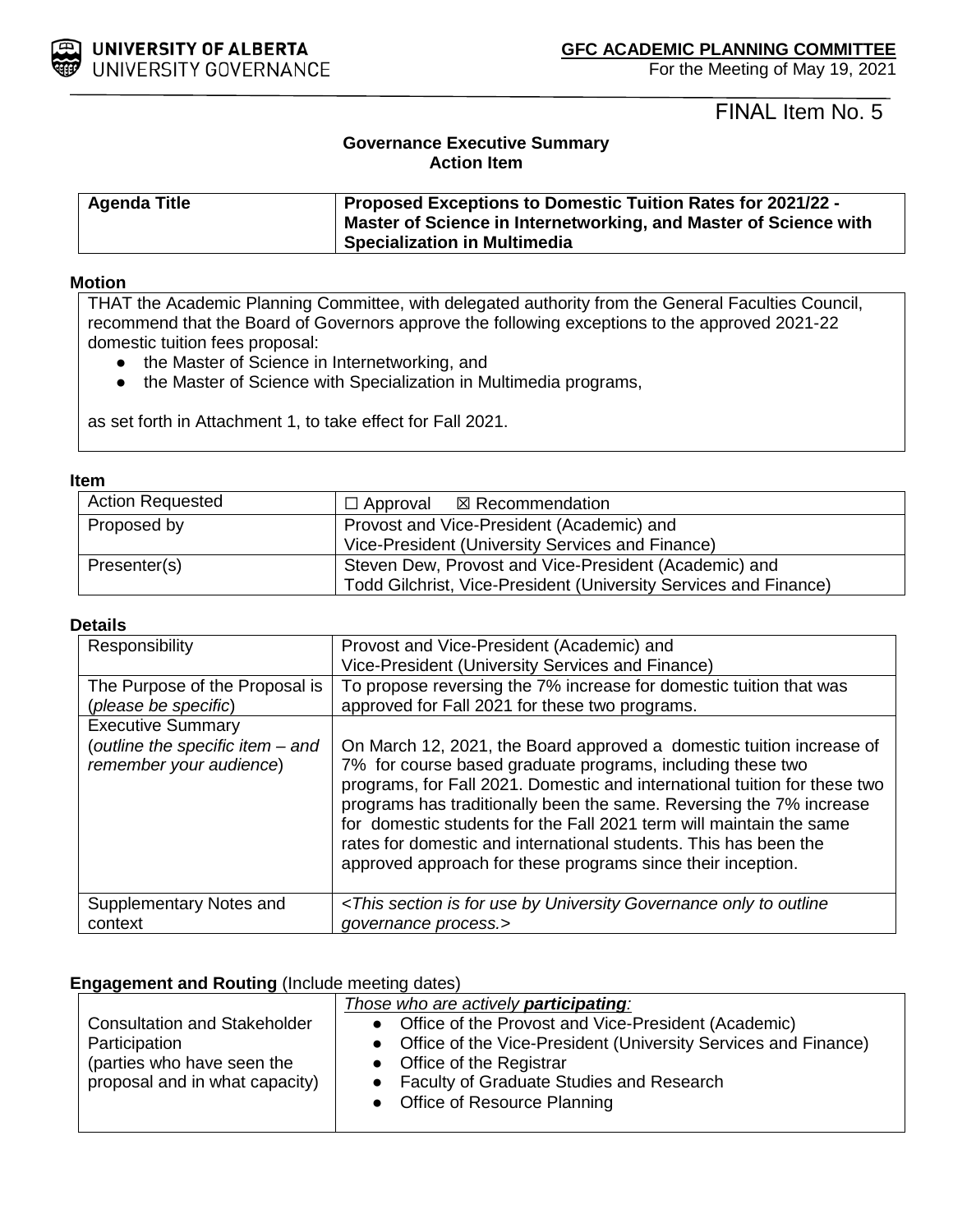

For the Meeting of May 19, 2021

Item No. 5

| <for information="" on="" the<br="">protocol see the <b>Governance</b><br/><b>Resources section Student</b><br/><b>Participation Protocol&gt;</b></for> | Those who have been consulted:                                                  |
|---------------------------------------------------------------------------------------------------------------------------------------------------------|---------------------------------------------------------------------------------|
| Approval Route (Governance)<br>(including meeting dates)                                                                                                | APC - May 19, 2021<br>BFPC - May 25, 2021<br>Board of Governors - June 18, 2021 |

# **Strategic Alignment**

| Alignment with For the Public<br>Good                 | Build a diverse, inclusive community of exceptional students, faculty and<br>staff from Alberta, Canada, and the world.<br><b>Sustain</b> our people, our work, and the environment by attracting and<br>stewarding the resources we need to deliver excellence to the benefit of<br>all. |                                       |  |
|-------------------------------------------------------|-------------------------------------------------------------------------------------------------------------------------------------------------------------------------------------------------------------------------------------------------------------------------------------------|---------------------------------------|--|
| Alignment with Institutional<br><b>Risk Indicator</b> | Please note below the specific institutional risk(s) this proposal is<br>addressing.                                                                                                                                                                                                      |                                       |  |
|                                                       | ⊠ Enrolment Management                                                                                                                                                                                                                                                                    | $\Box$ Relationship with Stakeholders |  |
|                                                       | $\Box$ Faculty and Staff                                                                                                                                                                                                                                                                  | $\Box$ Reputation                     |  |
|                                                       | ⊠ Funding and Resource Management                                                                                                                                                                                                                                                         | $\Box$ Research Enterprise            |  |
|                                                       | □ IT Services, Software and Hardware                                                                                                                                                                                                                                                      | $\Box$ Safety                         |  |
|                                                       | $\Box$ Leadership and Change                                                                                                                                                                                                                                                              | $\Box$ Student Success                |  |
|                                                       | $\Box$ Physical Infrastructure                                                                                                                                                                                                                                                            |                                       |  |
| Legislative Compliance and                            | Post-Secondary Learning Act of Alberta                                                                                                                                                                                                                                                    |                                       |  |
| jurisdiction                                          | <b>APC Terms of Reference</b>                                                                                                                                                                                                                                                             |                                       |  |

## **Attachments**

1. Proposed Tuition Adjustment to Domestic Rates for 2021/22 (1 page)

*Prepared by:* Kathleen Brough, Chief of Staff, Office of the Provost and Vice-President (Academic)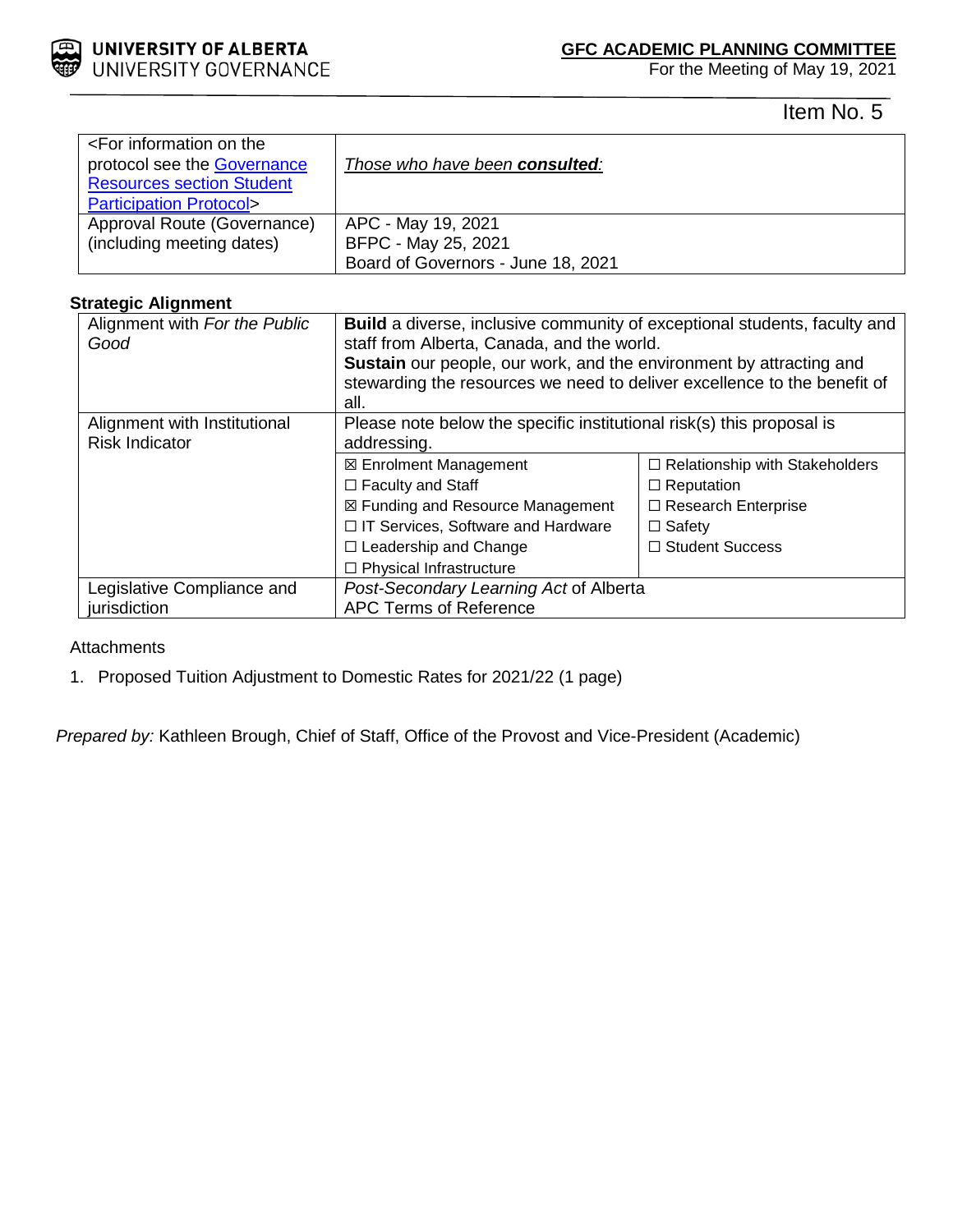## **Proposed Tuition Adjustment to Domestic Rates for 2021/22** Attachment 1

| Program                                                | 2020-21              | $2021 - 22*$         |
|--------------------------------------------------------|----------------------|----------------------|
| Master of Science in<br>Internetworking                | \$2200 per 3 credits | \$2200 per 3 credits |
| Master of Science with<br>Specialization in Multimedia | \$2000 per 3 credits | \$2000 per 3 credits |

\* On March 12, 2021, the Board approved a domestic tuition increase of 7% for course based graduate programs, including these two programs, for Fall 2021. This would have resulted in a rate of \$2,354 for the MSc in Internetworking and a rate of \$2,140 for the MSc with Specialization in Multimedia. Domestic and international tuition for these two programs has traditionally been the same. Removing the 7% increase for domestic students for the Fall 2021 term will maintain the same rates for domestic and international students. This has been the approved approach for these programs since their inception.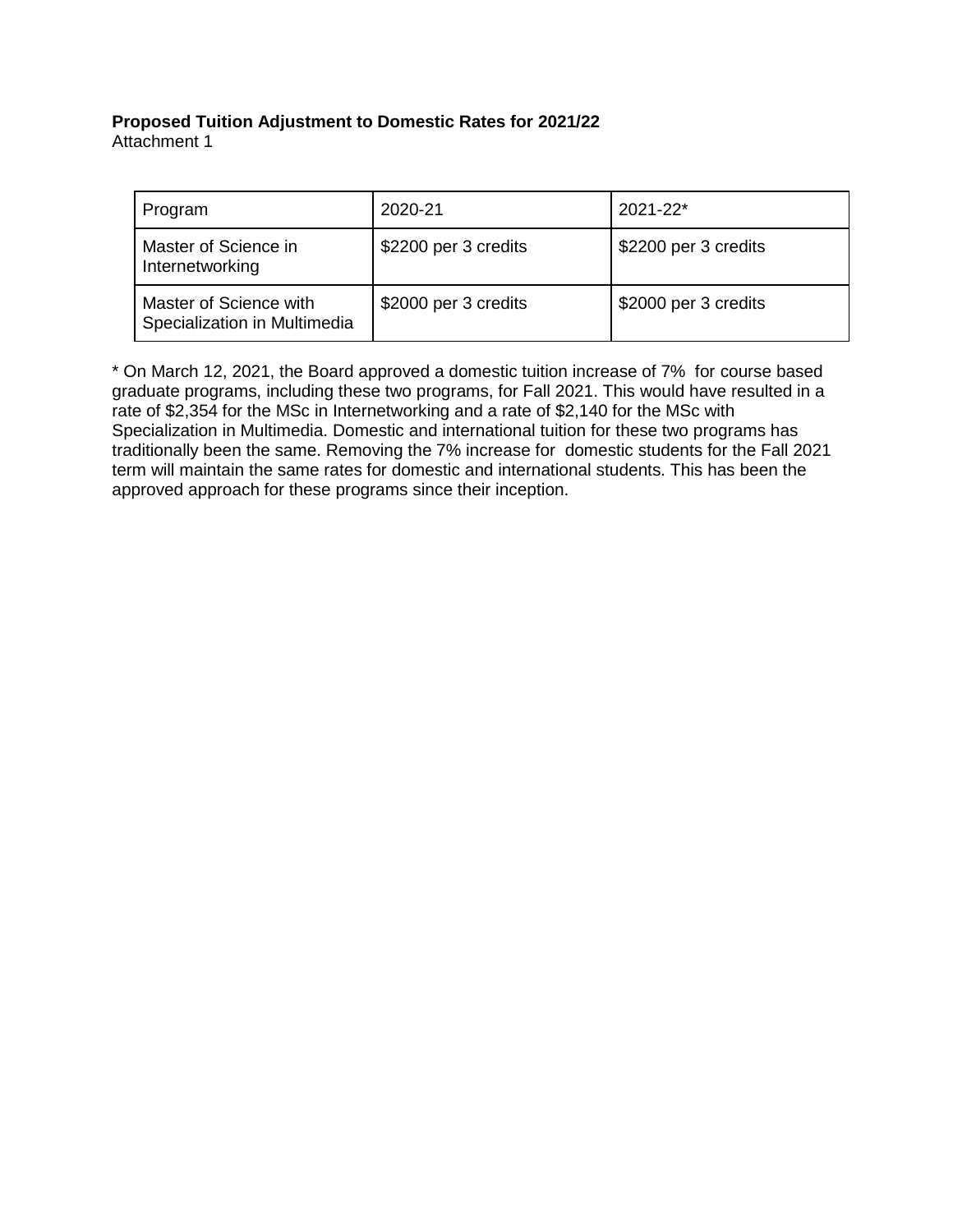

FINAL Item No. 6

# **Governance Executive Summary Action Item**

| <b>Agenda Title</b> | <b>Proposed Tuition Rates: New Graduate Certificates in Adapted</b> |  |  |
|---------------------|---------------------------------------------------------------------|--|--|
|                     | Physical Activity; Coaching; and Educational Studies                |  |  |

### **Motion**

THAT the Academic Planning Committee, with delegated authority from the General Faculties Council, recommend that the Board of Governors approve the tuition proposal for new graduate certificates in Adapted Physical Activity; Coaching; and Educational Studies, as described in Attachment 1, and including:

- 2021-22 Domestic tuition to take effect in July 2021;
- 2021-22 International tuition to take effect in July 2021; and
- 2022-23 International tuition to take effect in Fall 2022.

#### **Item**

| <b>Action Requested</b> | $\Box$ Approval $\boxtimes$ Recommendation                       |  |  |  |
|-------------------------|------------------------------------------------------------------|--|--|--|
| Proposed by             | Provost and Vice-President (Academic) and                        |  |  |  |
|                         | Vice-President (University Services and Finance)                 |  |  |  |
| Presenter(s)            | Steven Dew, Provost and Vice-President (Academic) and            |  |  |  |
|                         | Todd Gilchrist, Vice-President (University Services and Finance) |  |  |  |

## **Details**

| Responsibility                   | Provost and Vice-President (Academic) and                                                                                                                                                                                                                                                                                                                                                                                                                                   |  |  |  |  |
|----------------------------------|-----------------------------------------------------------------------------------------------------------------------------------------------------------------------------------------------------------------------------------------------------------------------------------------------------------------------------------------------------------------------------------------------------------------------------------------------------------------------------|--|--|--|--|
|                                  | Vice-President (University Services and Finance)                                                                                                                                                                                                                                                                                                                                                                                                                            |  |  |  |  |
| The Purpose of the Proposal is   | To propose tuition rates for three recently approved graduate                                                                                                                                                                                                                                                                                                                                                                                                               |  |  |  |  |
| (please be specific)             | certificates.                                                                                                                                                                                                                                                                                                                                                                                                                                                               |  |  |  |  |
|                                  |                                                                                                                                                                                                                                                                                                                                                                                                                                                                             |  |  |  |  |
| <b>Executive Summary</b>         |                                                                                                                                                                                                                                                                                                                                                                                                                                                                             |  |  |  |  |
| (outline the specific item – and | The University has recently proposed three new graduate certificates in                                                                                                                                                                                                                                                                                                                                                                                                     |  |  |  |  |
| remember your audience)          | Adapted Physical Activity; Coaching; and Educational Studies. The                                                                                                                                                                                                                                                                                                                                                                                                           |  |  |  |  |
|                                  | certificates in Adapted Physical Activity and Coaching have been                                                                                                                                                                                                                                                                                                                                                                                                            |  |  |  |  |
|                                  | approved by the Minister of Advanced Education; the certificate in                                                                                                                                                                                                                                                                                                                                                                                                          |  |  |  |  |
|                                  | Educational Studies is pending Minister approval.                                                                                                                                                                                                                                                                                                                                                                                                                           |  |  |  |  |
|                                  |                                                                                                                                                                                                                                                                                                                                                                                                                                                                             |  |  |  |  |
|                                  | All three programs were approved through the University's governance<br>committees without tuition rates, so proposed tuition is now being<br>brought forward for approval. All three programs are scheduled to take<br>effect in July, 2021. At this time, we are proposing domestic and<br>international rates for 2021, and a 2% increase for new international<br>students for Fall 2022 (in alignment with the broad proposal for Fall<br>2022 international tuition.) |  |  |  |  |
| Supplementary Notes and          | <this by="" for="" governance="" is="" only="" outline<="" section="" td="" to="" university="" use=""></this>                                                                                                                                                                                                                                                                                                                                                              |  |  |  |  |
| context                          | governance process.>                                                                                                                                                                                                                                                                                                                                                                                                                                                        |  |  |  |  |

## **Engagement and Routing** (Include meeting dates)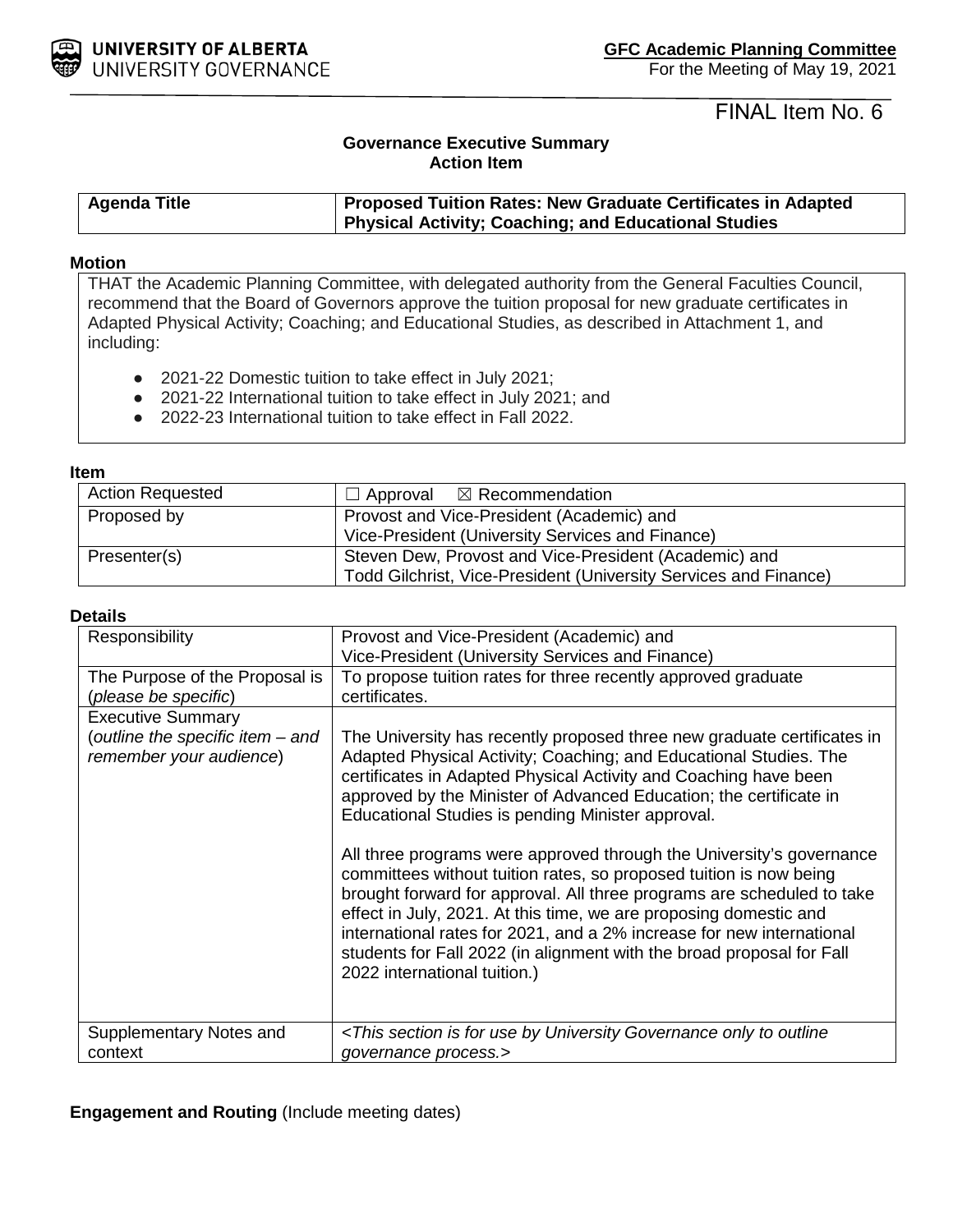

For the Meeting of May 19, 2021

Item No. 6

| <b>Consultation and Stakeholder</b><br>Participation<br>(parties who have seen the<br>proposal and in what capacity)                             | Those who are actively <b>participating</b> :<br>• Office of the Provost and Vice-President (Academic)<br>Office of the Vice-President (University Services and Finance)<br>• Office of the Registrar<br>Faculty of Graduate Studies and Research |
|--------------------------------------------------------------------------------------------------------------------------------------------------|---------------------------------------------------------------------------------------------------------------------------------------------------------------------------------------------------------------------------------------------------|
| <for information="" on="" the<br="">protocol see the Governance<br/><b>Resources section Student</b><br/><b>Participation Protocol&gt;</b></for> | Those who have been consulted:                                                                                                                                                                                                                    |
| Approval Route (Governance)<br>(including meeting dates)                                                                                         | APC - May 19, 2021<br><b>BFPC - May 25, 2021</b><br>Board of Governors - June 18, 2021                                                                                                                                                            |

# **Strategic Alignment**

| Alignment with For the Public<br>Good | Build a diverse, inclusive community of exceptional students, faculty and<br>staff from Alberta, Canada, and the world.<br>Sustain our people, our work, and the environment by attracting and<br>stewarding the resources we need to deliver excellence to the benefit of<br>all. |                                       |  |  |
|---------------------------------------|------------------------------------------------------------------------------------------------------------------------------------------------------------------------------------------------------------------------------------------------------------------------------------|---------------------------------------|--|--|
| Alignment with Institutional          | Please note below the specific institutional risk(s) this proposal is                                                                                                                                                                                                              |                                       |  |  |
| <b>Risk Indicator</b>                 | addressing.                                                                                                                                                                                                                                                                        |                                       |  |  |
|                                       | $\boxtimes$ Enrolment Management                                                                                                                                                                                                                                                   | $\Box$ Relationship with Stakeholders |  |  |
|                                       | $\Box$ Faculty and Staff                                                                                                                                                                                                                                                           | $\Box$ Reputation                     |  |  |
|                                       | $\boxtimes$ Funding and Resource Management                                                                                                                                                                                                                                        | $\Box$ Research Enterprise            |  |  |
|                                       | □ IT Services, Software and Hardware                                                                                                                                                                                                                                               | $\Box$ Safety                         |  |  |
|                                       | $\Box$ Leadership and Change                                                                                                                                                                                                                                                       | □ Student Success                     |  |  |
|                                       | $\Box$ Physical Infrastructure                                                                                                                                                                                                                                                     |                                       |  |  |
| Legislative Compliance and            | Post-Secondary Learning Act of Alberta                                                                                                                                                                                                                                             |                                       |  |  |
| jurisdiction                          | <b>APC Terms of Reference</b>                                                                                                                                                                                                                                                      |                                       |  |  |

# **Attachments**

1. Proposed Tuition Rates for New Graduate Certificates (1 page)

*Prepared by:* Kathleen Brough, Chief of Staff, Office of the Provost and Vice-President (Academic)